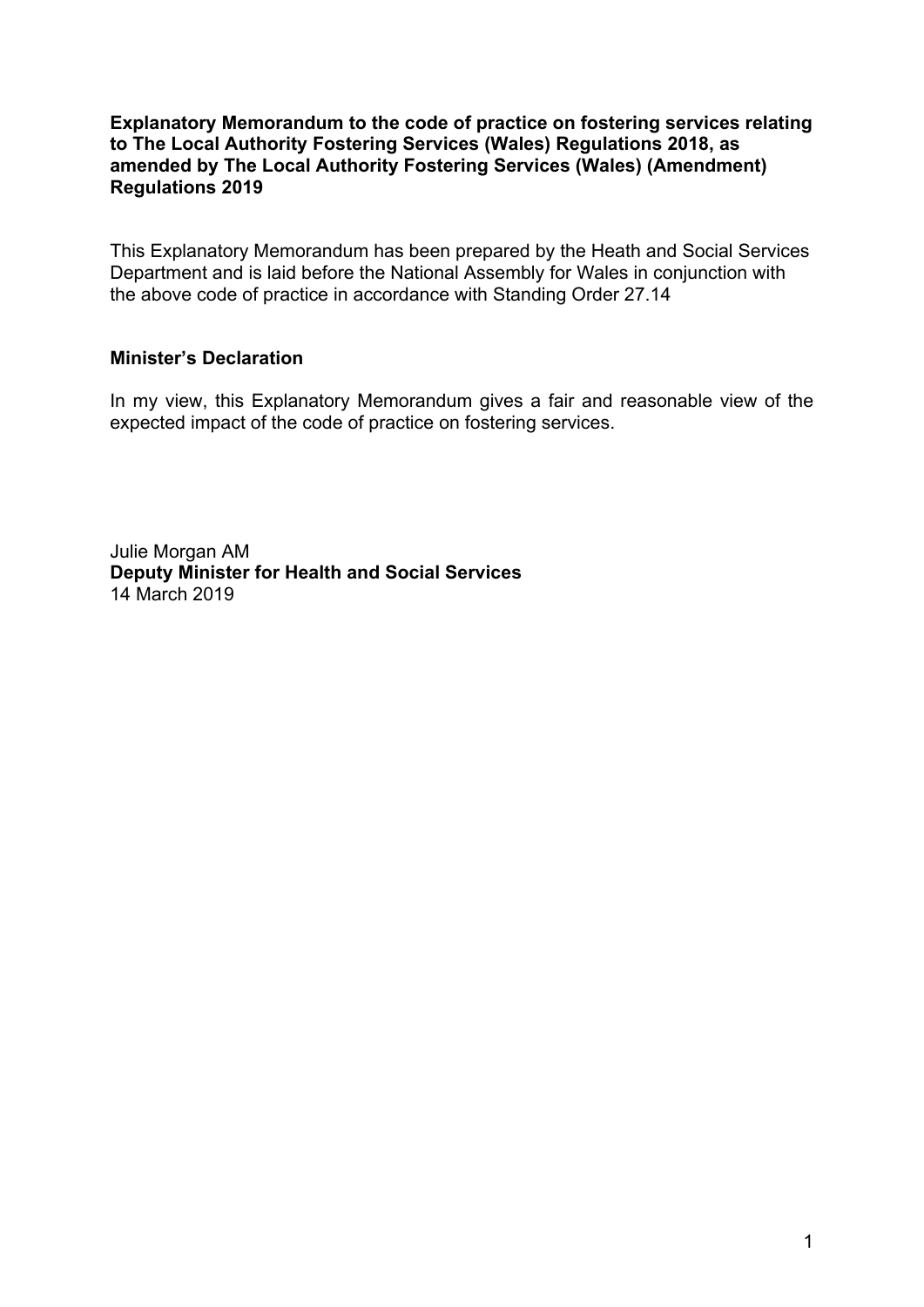# **PART 1**

# **1. Description**

In 2011, the Welsh Government published the white paper Sustainable Social Services: A Framework for Action, which set out an ambitious plan to create a new integrated and person-centred approach to social services provision in Wales. To achieve this new approach, in the last assembly term, the Welsh Government made two pieces of primary legislation: the Social Services and Well-being (Wales) Act 2014 ('the 2014 Act') and the Regulation and Inspection of Social Care (Wales) Act 2016 ('the 2016 Act').

The 2014 Act provides the legal framework for improving the well-being of people who need care and support, and carers who need support. Part 6 of the Act sets out social services functions in relation to looked after and accommodated children, including those who are placed in foster care. It also enables the Welsh Ministers to put in place regulations and issue codes of practice.

This Explanatory Memorandum relates to the *Code of Practice for Local Authority Fostering Services* ('the code of practice'), which will come into effect in May 2019. The code of practice relates to The Local Authority Fostering Services (Wales) Regulations 2018 ('the 2018 Regulations') as amended by The Local Authority Fostering Services (Wales) (Amendment) Regulations 2019 ('the Amendment Regulations'). It provides guidance to local authorities on how to implement the relevant requirements within the Regulations.

#### **2. Matters of special interest to the Constitutional and Legislative Affairs Committee**

Section 146 of the 2014 Act lays down the procedure to be followed before issuing and approving this code of practice. This draft code of practice was subject to consultation as required by section 146, and will now be laid before the National Assembly for 40 days, after which time, if no resolutions are made not to approve the draft, Welsh Ministers must issue the code.

There are no other matters of special interest to the Constitutional and Legislative Affairs Committee.

# **3. Legislative background**

The powers enabling the making of this code are contained in sections 145 and 146 of the 2014 Act. Section 145 permits the Welsh Ministers to issue, and from time to time revise, one or more codes on the exercise of social services functions. Section 146 lays down the procedure to be followed when issuing or revising a code under section 145.

On 12 December 2018, the 2018 Regulations were made under powers contained in sections 87 (regulations about looked after children), 92 (regulations about the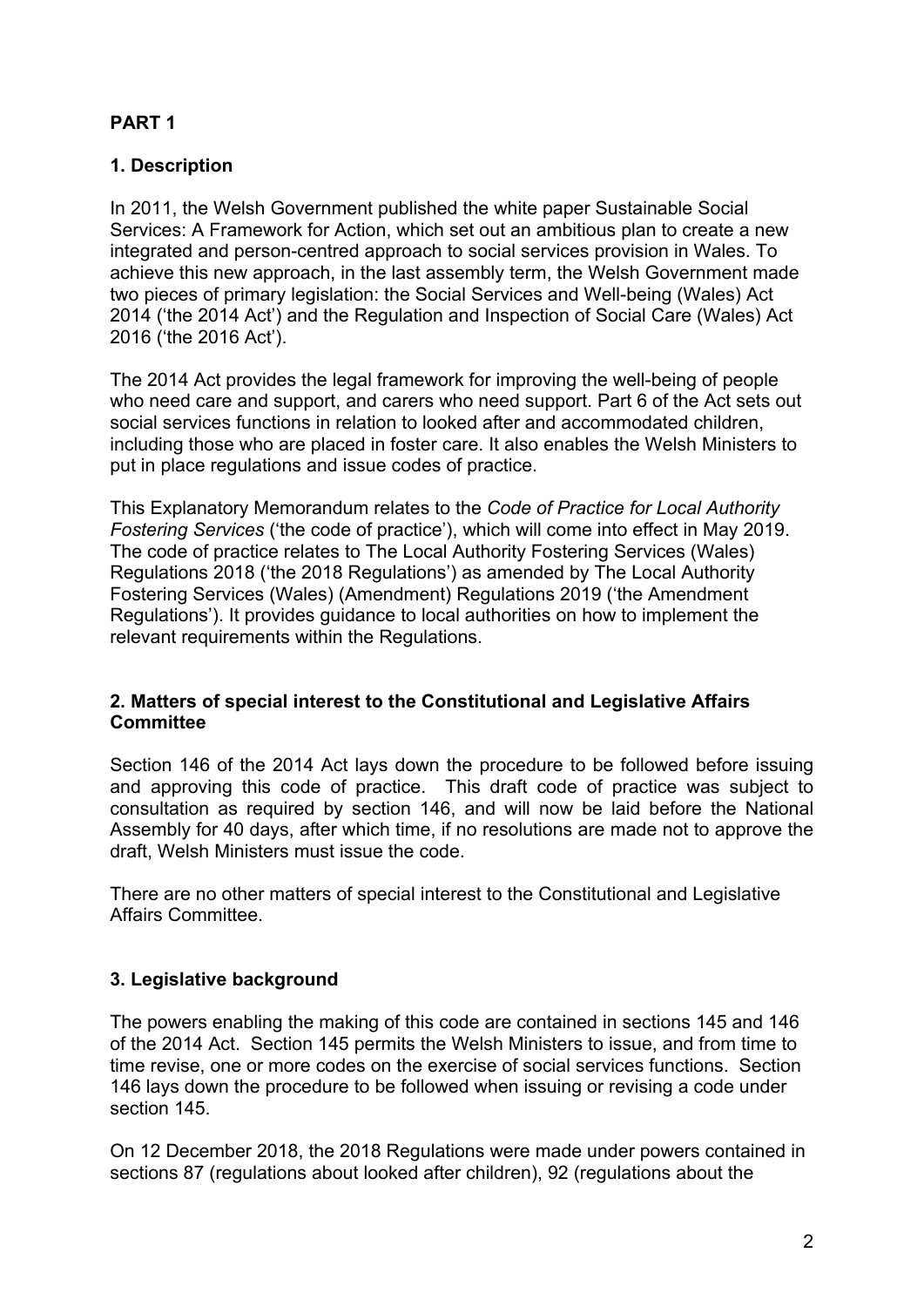placing of children with local authority foster parents) and 94A (regulation of the exercise of local authority functions relating to looked after and accommodated children) of the 2014 Act. In March 2019, the Amendment Regulations were made in order to insert a small number of corrections, prior to the 2018 Regulations coming into force on 29 April 2019.

Local authorities, when exercising their social services functions in respect of fostering services, must act in accordance with the requirements set out in both the Regulations and the code, and have regard to the guidance set out within the code.

### **4. Purpose and intended effect of the Code of Practice**

The purpose of the code of practice is to give guidance to local authorities on how their fostering services and local authority managers may comply with the requirements contained within Parts 2 to 11 of the 2018 Regulations, as amended. The requirements seek to ensure that local authority fostering services provide services to the required standards so that the well-being and safety of children and young people in foster placements is promoted and maintained, and that foster parents are appropriately supported.

Local authority fostering services providers will be responsible for deciding how the requirements in the Regulations will be met, taking into account the needs of children using the service and the statement of purpose for the service. Care Inspectorate Wales will use the code of practice to inform decisions about the extent to which local authority fostering services providers and managers are meeting the requirements set out in the Regulations, and as a basis for their inspections of local authority fostering services.

The code of practice follows the structure of the 2018 Regulations, and gives guidance to local authorities on the various Parts. Parts 2 to 10 of the 2018 Regulations, as amended, set out the requirements on a local authority fostering services provider in relation to the standard of service that must be provided. They highlight the importance of the well-being of children who are receiving care and support. They also impose other requirements on local authority fostering services providers relating to the operation of the service. Part 11 sets out the duties placed on the local authority fostering services manager.

The Regulations and this code of practice replace existing requirements on local authority fostering services in the Fostering Services (Wales) Regulations 2003 and the associated National Minimum Standards. The key changes between the 2003 Regulations / National Minimum Standards and the Regulations / code of practice are set out in the Regulatory Impact Assessment which was laid before the National Assembly for Wales, alongside the 2018 Regulations, in December 2018. This can be found at:

[http://www.assembly.wales/laid%20documents/sub-ld11991-em/sub-ld11991-em](http://www.assembly.wales/laid%20documents/sub-ld11991-em/sub-ld11991-em-e.pdf)[e.pdf](http://www.assembly.wales/laid%20documents/sub-ld11991-em/sub-ld11991-em-e.pdf)

The Regulations complement a local authority's duties in relation to the placement of looked after children under The Care Planning, Placement and Case Review (Wales)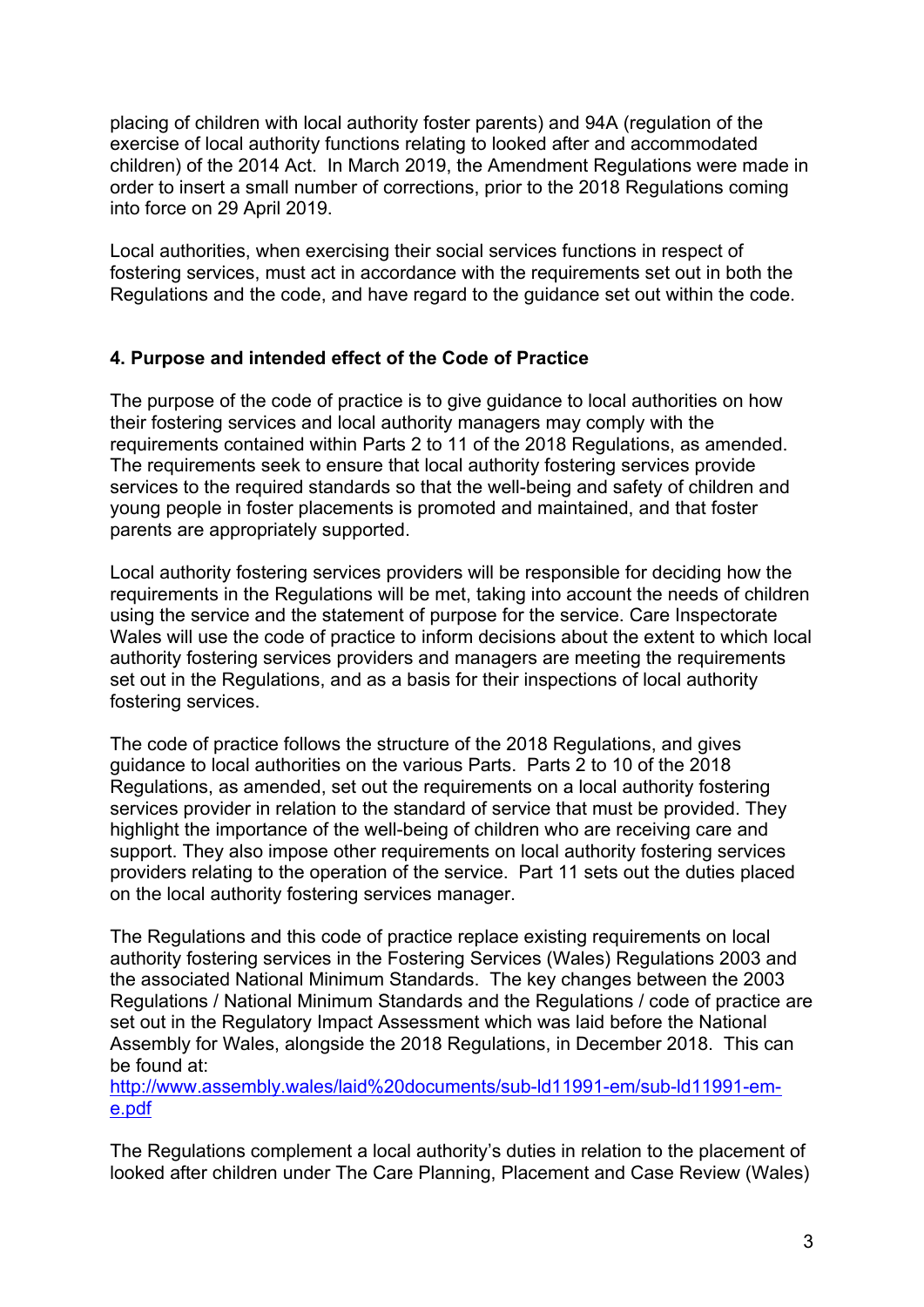Regulations 2015 and the Part 6 Code of Practice (Looked After and Accommodated Children).

Both the 2018 and the Amendment Regulations come into force on 29 April 2019. Following the end of its 40 day laying period, an Appointed Day Order will be made to enable the code to come into effect from mid-May 2019.

### **5. Consultation**

Section 146(1) of the 2014 Act states that before issuing or revising a code under section 145, the Welsh Ministers must consult on a draft code. A 12-week public consultation ran from 24 May to 16 August 2018, seeking views on draft regulations covering local authority and independent fostering services providers. This was accompanied by draft statutory guidance for independent service providers and a draft code of practice for local authority providers. The consultation received 27 formal responses.

Prior to consultation, the draft regulations, statutory guidance and code were developed and tested with the assistance of a stakeholder technical group which met several times in autumn/winter 2017-18.

Following the consultation, the code was reviewed and amendments were made, where appropriate, to take into account the views of respondents. A consultation summary report together with a list of respondents will be published on the Welsh Government website:

[https://beta.gov.wales/sites/default/files/consultations/2018-12/fostering-summary-of](https://beta.gov.wales/sites/default/files/consultations/2018-12/fostering-summary-of-responses.pdf)[responses.pdf](https://beta.gov.wales/sites/default/files/consultations/2018-12/fostering-summary-of-responses.pdf)

The code has been further reviewed to take account of corrections to the 2018 Regulations made through the Amendment Regulations and to include appropriate references to 'pathway plans'.

### **6. Regulatory Impact Assessment (RIA)**

The code is not subordinate legislation made by statutory instrument and for that reason a RIA is not required under section 4.2 of the Welsh Ministers Regulatory Impact Assessment Code.

However, consideration has nonetheless been given to whether the impact of the code is in any case sufficient to warrant completion of an RIA. Given that this code does not impose additional requirements on local authority fostering services providers and managers, but rather illustrates how they can meet the requirements set out in the Regulations, it has been decided that its impact is not such as to warrant completion of an RIA.

An Explanatory Memorandum and fully scoped RIA to support the 2018 Regulations has been completed and can be found here: